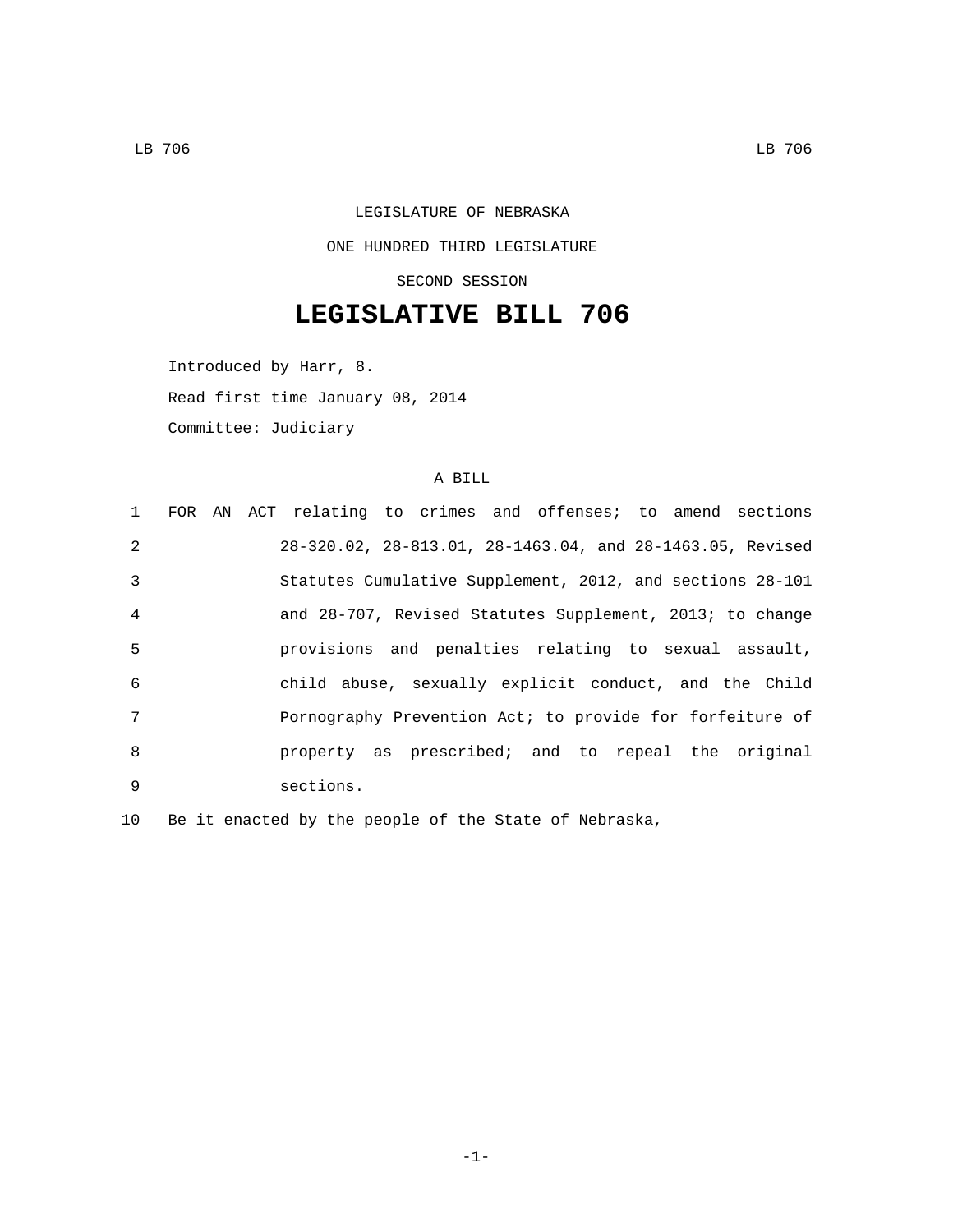| $\mathbf{1}$ | Section 1. Section 28-101, Revised Statutes Supplement,               |
|--------------|-----------------------------------------------------------------------|
| 2            | 2013, is amended to read:                                             |
| $\mathbf{3}$ | 28-101 Sections 28-101 to 28-1356 and sections 2 to 4 of              |
| 4            | this act shall be known and may be cited as the Nebraska Criminal     |
| 5            | Code.                                                                 |
| 6            | Sec. 2. (1) All personal property is subject to                       |
| 7            | forfeiture if it was used or intended for use to commit or facilitate |
| 8            | an offense under section 28-320.02, 28-813.01, 28-833, 28-1463.03, or |
| 9            | 28-1463.05. When a computer or a component part of a computer is used |
| 10           | or intended for use to commit or facilitate an offense under such     |
| 11           | sections, the computer and all software, data, and other property     |
| 12           | contained in the computer are subject to forfeiture unless prohibited |
| 13           | by the Privacy Protection Act of 1980, 42 U.S.C. 2000aa to 2000aa-12, |
| 14           | as such sections existed on January 1, 2014, or other state or        |
| 15           | federal law.                                                          |
| 16           | (2) Property is subject to forfeiture only if a person                |
| 17           | with an ownership interest in such property either committed the      |
| 18           | criminal offense, was privy to the acts or omissions upon which the   |
| 19           | criminal offense is based, or the acts or omissions occurred with     |
| 20           | such person's knowledge or consent.                                   |
| 21           | Sec. 3. (1) Upon a person's conviction of an offense                  |
| 22           | under section 28-320.02, 28-813.01, 28-833, 28-1463.03, or            |
| 23           | 28-1463.05, and as part of the sentencing order, the trial court      |
| 24           | shall order the forfeiture of:                                        |
| 25           | (a) Any visual depiction of sexually explicit conduct, as             |

-2-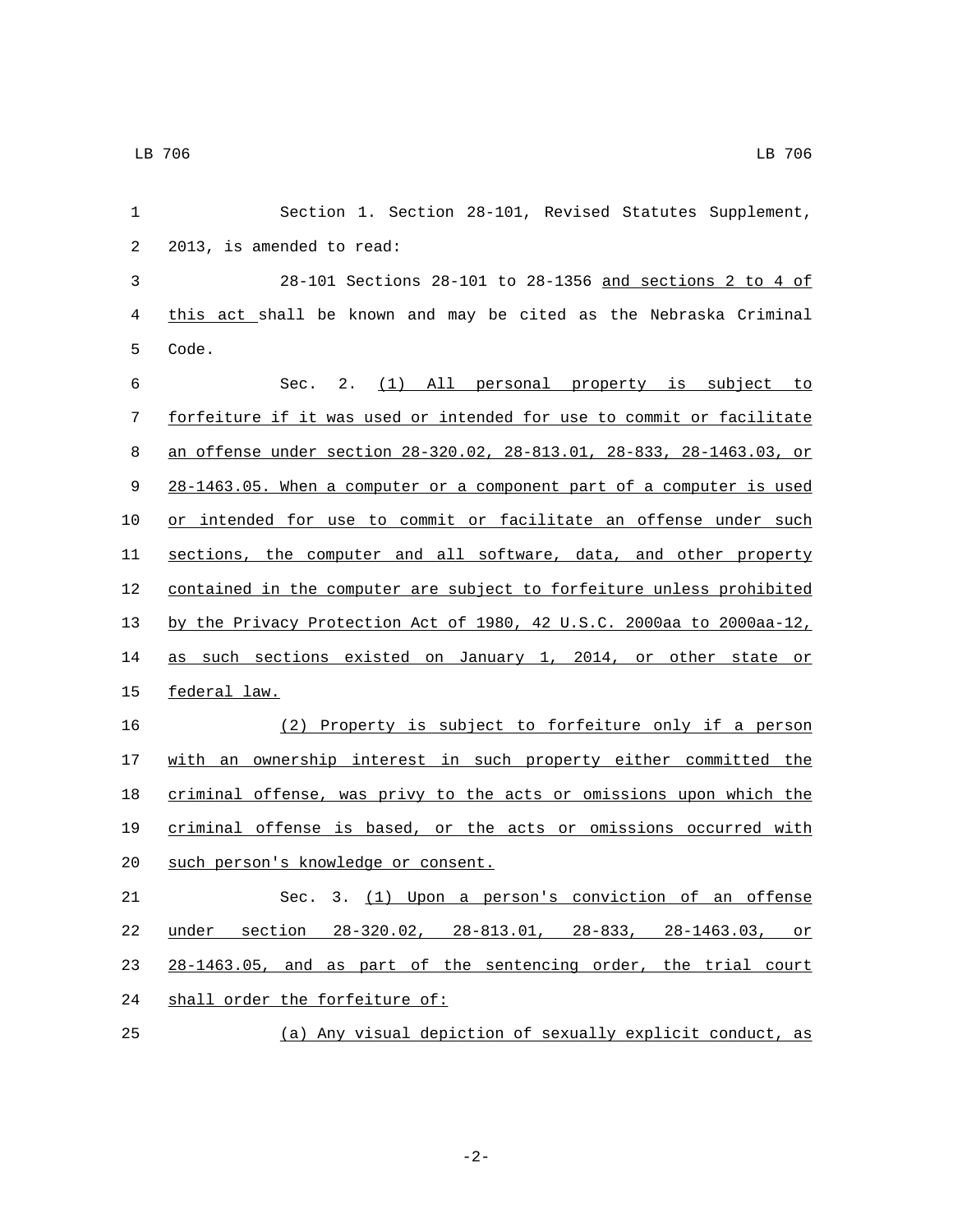| 1  | defined in section 28-1463.02, which has a child, as defined in such  |
|----|-----------------------------------------------------------------------|
| 2  | section, as one of its participants or portrayed observers; or        |
| 3  | (b) Any personal property used or intended for use to                 |
| 4  | commit or facilitate any of the offenses listed in subsection (1) of  |
| 5  | this section.                                                         |
| 6  | (2) At least thirty days prior to the sentencing hearing,             |
| 7  | the prosecutor shall provide the court with a list of all property    |
| 8  | sought to be forfeited, and allege why the property is subject to     |
| 9  | forfeiture. The prosecutor shall provide written notice of the        |
| 10 | forfeiture proceeding and a list of the property sought to be         |
| 11 | forfeited to the defendant and any person with an ownership interest  |
| 12 | in such property, if known or reasonably ascertainable. Such notice   |
| 13 | shall be made at least thirty days prior to the sentencing hearing,   |
| 14 | and shall include the time, date, and location of the sentencing      |
| 15 | hearing and notice of the right to request a hearing pursuant to      |
| 16 | subsection (3) of this section.                                       |
| 17 | The defendant or any person claiming an ownership<br>(3)              |
| 18 | interest in the property sought to be forfeited may request the court |
| 19 | to conduct a hearing to determine whether such property is subject to |
| 20 | forfeiture. Such request must be made at least ten days prior to the  |
| 21 | sentencing hearing.                                                   |
| 22 | (4) Upon a request made pursuant to subsection (3) of                 |
| 23 | this section, the court shall conduct a hearing prior to sentencing   |
| 24 | to determine, by a preponderance of the evidence, whether such        |
| 25 | property is subject to forfeiture under section 2 of this act. If no  |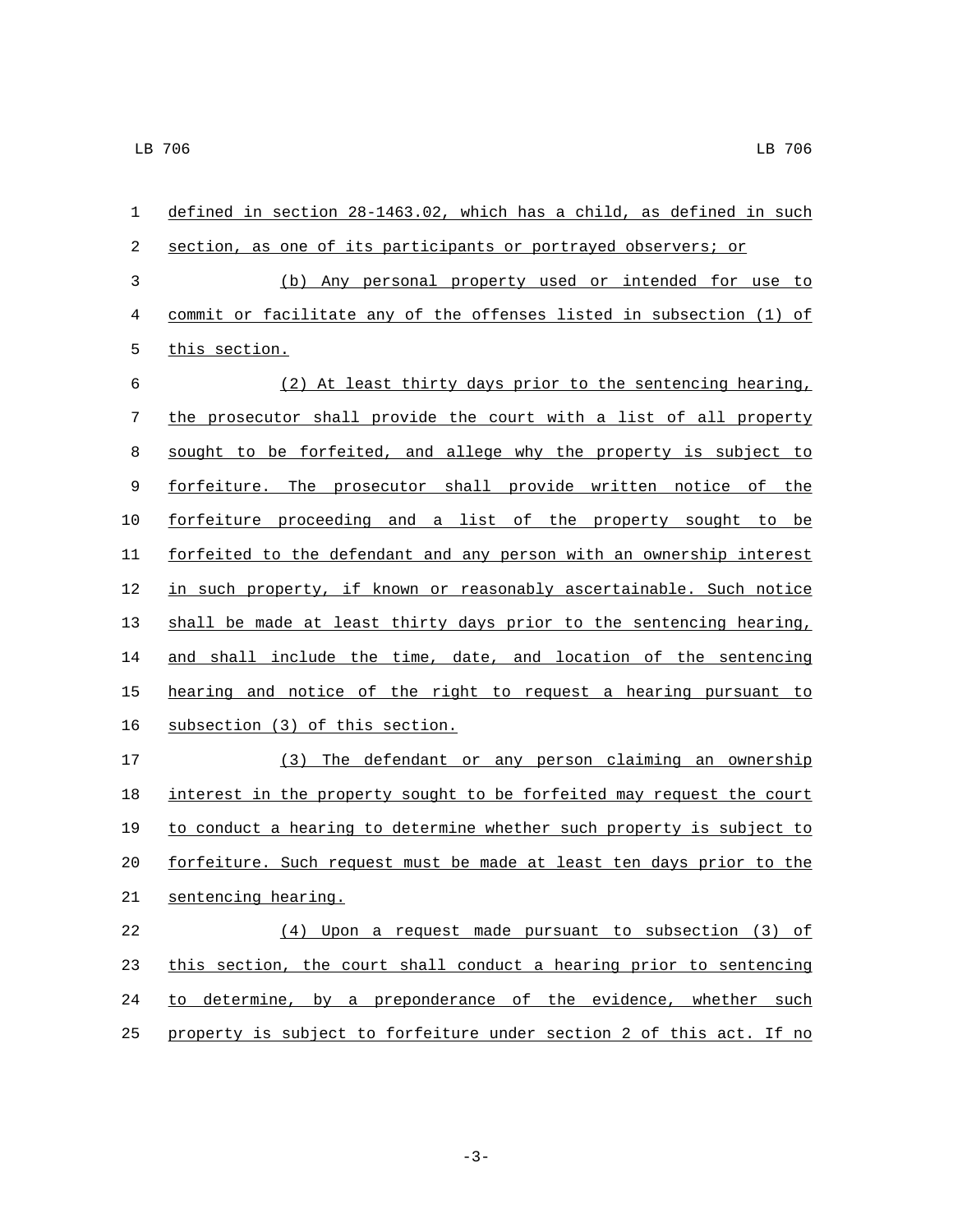| $\mathbf 1$ | such request is made, the court, as part of its sentencing order,         |
|-------------|---------------------------------------------------------------------------|
| 2           | shall order the property to be forfeited without a separate hearing.      |
| 3           | (5) Upon a determination that such property is subject to                 |
| 4           | forfeiture, or where no request is made pursuant to subsection (3) of     |
| 5           | this section, the court shall order the investigating or prosecuting      |
| 6           | agency to take custody of the property and to dispose of such             |
| 7           | property in accordance with the agency's policies following the           |
| $\,8\,$     | exhaustion of defendant's direct appeal rights. However, the court's      |
| 9           | order to dispose of such property shall not apply to any property         |
| 10          | which has been admitted as evidence in the criminal proceedings.          |
| 11          | (6) If a person, other than the defendant, claiming an                    |
| 12          | <u>ownership interest in a piece of property ordered forfeited by the</u> |
| 13          | court did not receive notice as required by subsection (2) of this        |
| 14          | section, such person shall have standing to request the court to hold     |
| 15          | a hearing in accordance with subsection (4) of this section, if the       |
| 16          | actual disposal of such property has not yet occurred.                    |
| 17          | (7) Forfeiture proceedings conducted pursuant to this                     |
| 18          | section shall be considered as part of the criminal case, and shall       |
| 19          | not be considered to be a violation of double jeopardy protections.       |
| 20          | 4. (1) Regardless of whether a forfeiture order is<br>Sec.                |
| 21          | obtained pursuant to section 3 of this act, no computer hard drive or     |
| 22          | other data storage device which contains any visual depiction of          |
| 23          | sexually explicit conduct, as defined in section 28-1463.02, which        |
| 24          | has a child, as defined in such section, as one of its participants       |
| 25          | or portrayed observers shall be returned by the investigating or          |

 $-4-$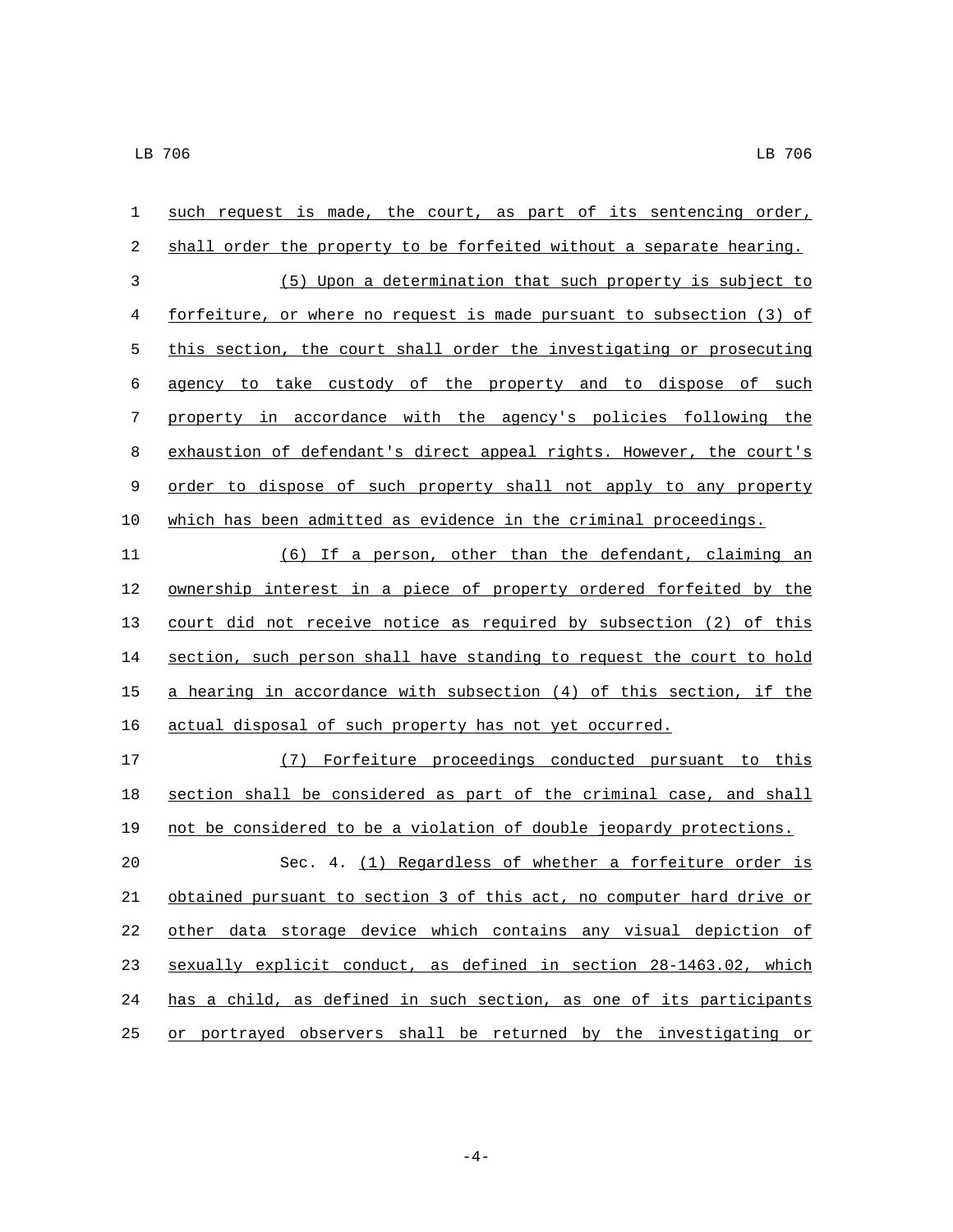prosecuting agency. Such data storage device shall be disposed of in accordance with the agency's policies.2 (2) A person with an ownership interest in the data storage device may request the holding agency to copy and provide specifically identified data files which do not contain any visual depiction of sexually explicit conduct, as defined in section 28-1463.02, which has a child, as defined in such section, as one of 8 its participants or portrayed observers. The requesting party shall (a) provide a specific description of the files requested and the specific location of those files on the data storage device, (b) provide sufficient storage media for the requested data files to be 12 copied to, and (c) pay the holding agency, in advance, a reasonable 13 fee for any expenses associated with the request. Sec. 5. Section 28-320.02, Revised Statutes Cumulative 15 Supplement, 2012, is amended to read:

 28-320.02 (1) No person shall knowingly solicit, coax, entice, or lure (a) a child sixteen years of age or younger or (b) a peace officer who is believed by such person to be a child sixteen years of age or younger, by means of an electronic communication device as that term is defined in section 28-833, to engage in an act which would be in violation of section 28-319, 28-319.01, or 28-320.01 or subsection (1) or (2) of section 28-320. A person shall not be convicted of both a violation of this subsection and a violation of section 28-319, 28-319.01, or 28-320.01 or subsection (1) or (2) of section 28-320 if the violations arise out of the same

-5-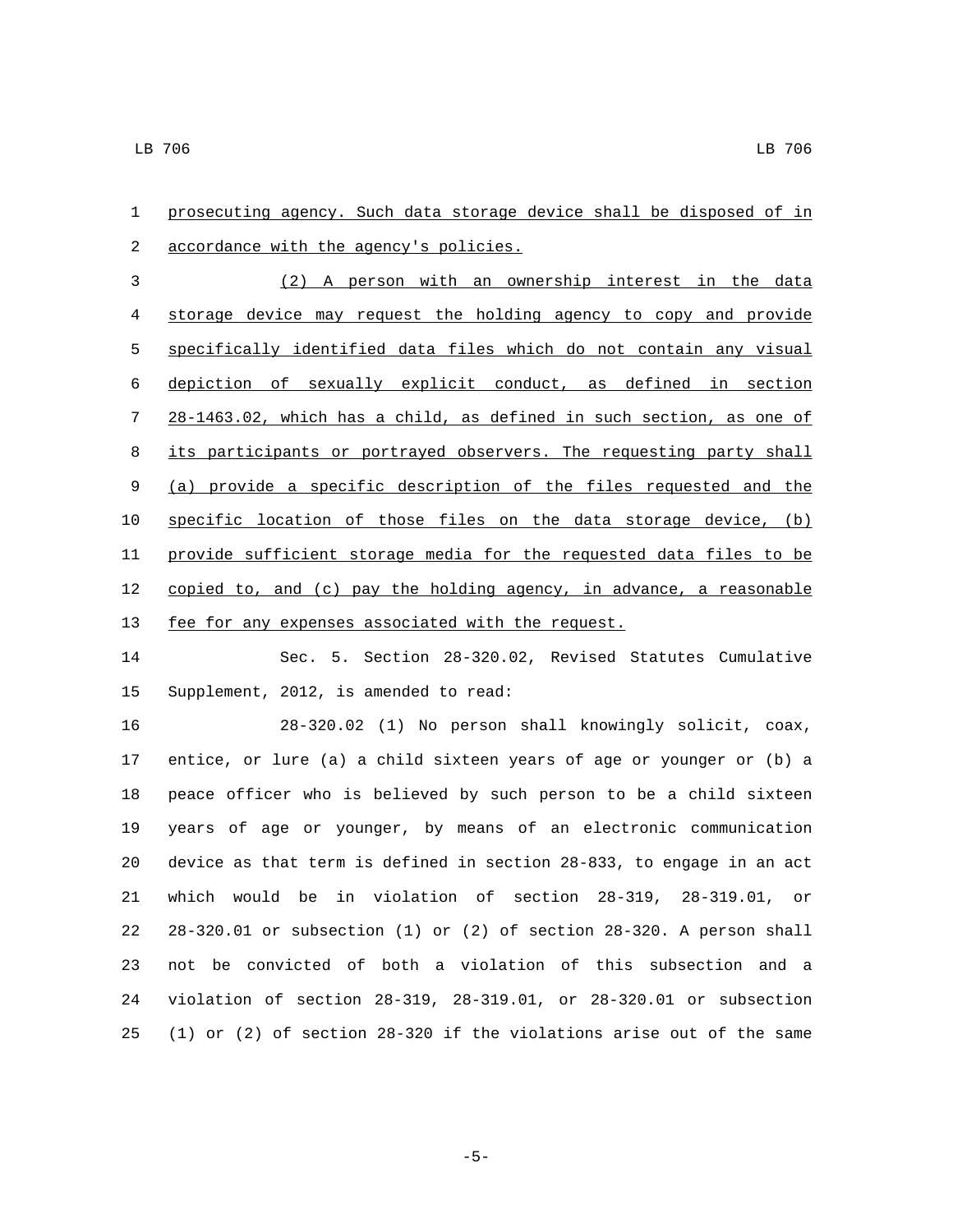LB 706 LB 706

 set of facts or pattern of conduct and the individual solicited, coaxed, enticed, or lured under this subsection is also the victim of the sexual assault under section 28-319, 28-319.01, or 28-320.01 or subsection (1) or (2) of section 28-320.4 (2) A person who violates this section is guilty of a Class ID felony. If a person who violates this section has previously been convicted of a violation or an attempted violation of this section or section 28-308, 28-309, 28-310, 28-311, 28-313, 28-314,

 28-315, 28-319, 28-319.01, 28-320.01, 28-813.01, 28-833, 28-1463.03, 10  $\sigma$   $\rightarrow$  28-1463.05,  $\sigma$  subsection (1) or (2) of section 28-320, or any 11 other state or federal law with essentially the same elements as any 12 of these sections the person is guilty of a Class IC felony.

 Sec. 6. Section 28-707, Revised Statutes Supplement, 14 2013, is amended to read:

 28-707 (1) A person commits child abuse if he or she knowingly, intentionally, or negligently causes or permits a minor 17 child to be:

 (a) Placed in a situation that endangers his or her life 19 or physical or mental health;

(b) Cruelly confined or cruelly punished;

 (c) Deprived of necessary food, clothing, shelter, or 22 care;

 (d) Placed in a situation to be sexually exploited by allowing, encouraging, or forcing such minor child to solicit for or engage in prostitution, debauchery, public indecency, or obscene or

-6-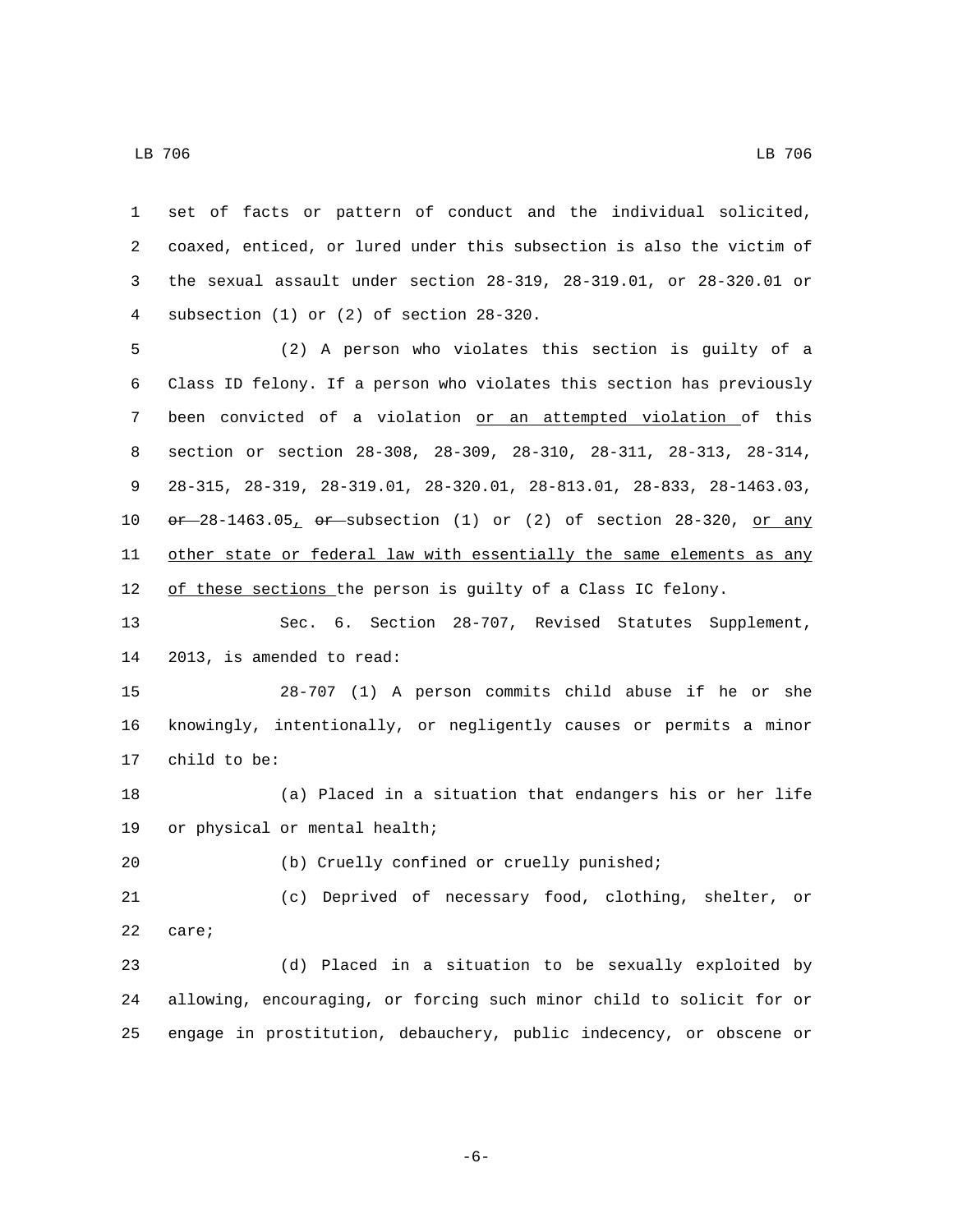1 pornographic photography, films, or depictions;

2 (e) Placed in a situation to be sexually abused as 3 defined in section 28-319, 28-319.01, or 28-320.01; or

4 (f) Placed in a situation to be a trafficking victim as 5 defined in section 28-830.

 (2) A person commits child abuse if he or she knowingly or intentionally causes a minor child to be placed in a situation to view a live act of human sexual intercourse, cunnilingus, fellatio, anal intercourse, masturbation, or any intrusion, however slight, of any object into the genital or anal opening which cannot reasonably 11 be construed as being for a medical or health related purpose.

 $\left(2\right)$   $\left(3\right)$  The statutory privilege between patient and physician, between client and professional counselor, and between husband and wife shall not be available for excluding or refusing testimony in any prosecution for a violation of this section.

16  $\left(3\right)$   $\left(4\right)$  Child abuse is a Class I misdemeanor if the 17 offense is committed negligently and does not result in serious 18 bodily injury as defined in section 28-109 or death.

19  $(4)$   $(5)$  Child abuse is a Class IIIA felony if the offense 20 is committed knowingly and intentionally and does not result in 21 serious bodily injury as defined in section 28-109 or death.

22  $(5)-(6)$  Child abuse is a Class IIIA felony if the offense 23 is committed negligently and results in serious bodily injury as 24 defined in section 28-109.

25  $(6)$   $(7)$  Child abuse is a Class III felony if the offense

LB 706 LB 706

-7-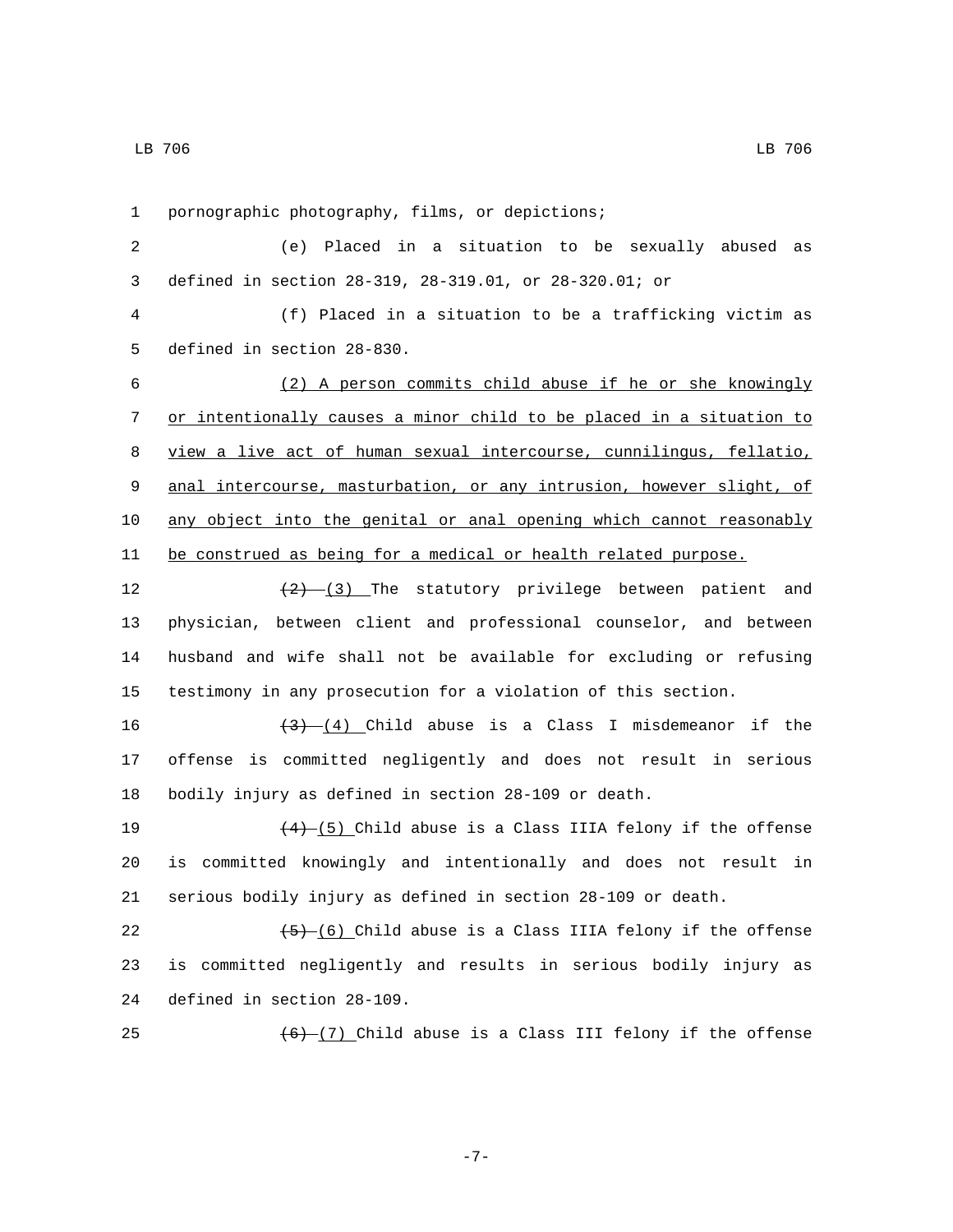1 is committed negligently and results in the death of such child.

2  $(7)$   $(8)$  Child abuse is a Class II felony if the offense 3 is committed knowingly and intentionally and results in serious bodily injury as defined in such section.4

5  $(8)$  (9) Child abuse is a Class IB felony if the offense 6 is committed knowingly and intentionally and results in the death of 7 such child.

8 (9) (10) For purposes of this section, negligently refers 9 to criminal negligence and means that a person knew or should have 10 known of the danger involved and acted recklessly, as defined in 11 section 28-109, with respect to the safety or health of the minor 12 child.

13 Sec. 7. Section 28-813.01, Revised Statutes Cumulative 14 Supplement, 2012, is amended to read:

 28-813.01 (1) It shall be unlawful for a person to knowingly solicit, receive, or possess any visual depiction of sexually explicit conduct, as defined in section 28-1463.02, which has a child, as defined in such section, as one of its participants 19 or portrayed observers.

20 (2)(a) Any person who is under nineteen years of age at 21 the time he or she violates this section shall be guilty of a Class 22 IV felony for each offense.

23 (b) Any person who is nineteen years of age or older at 24 the time he or she violates this section shall be guilty of a Class 25 III felony for each offense.

-8-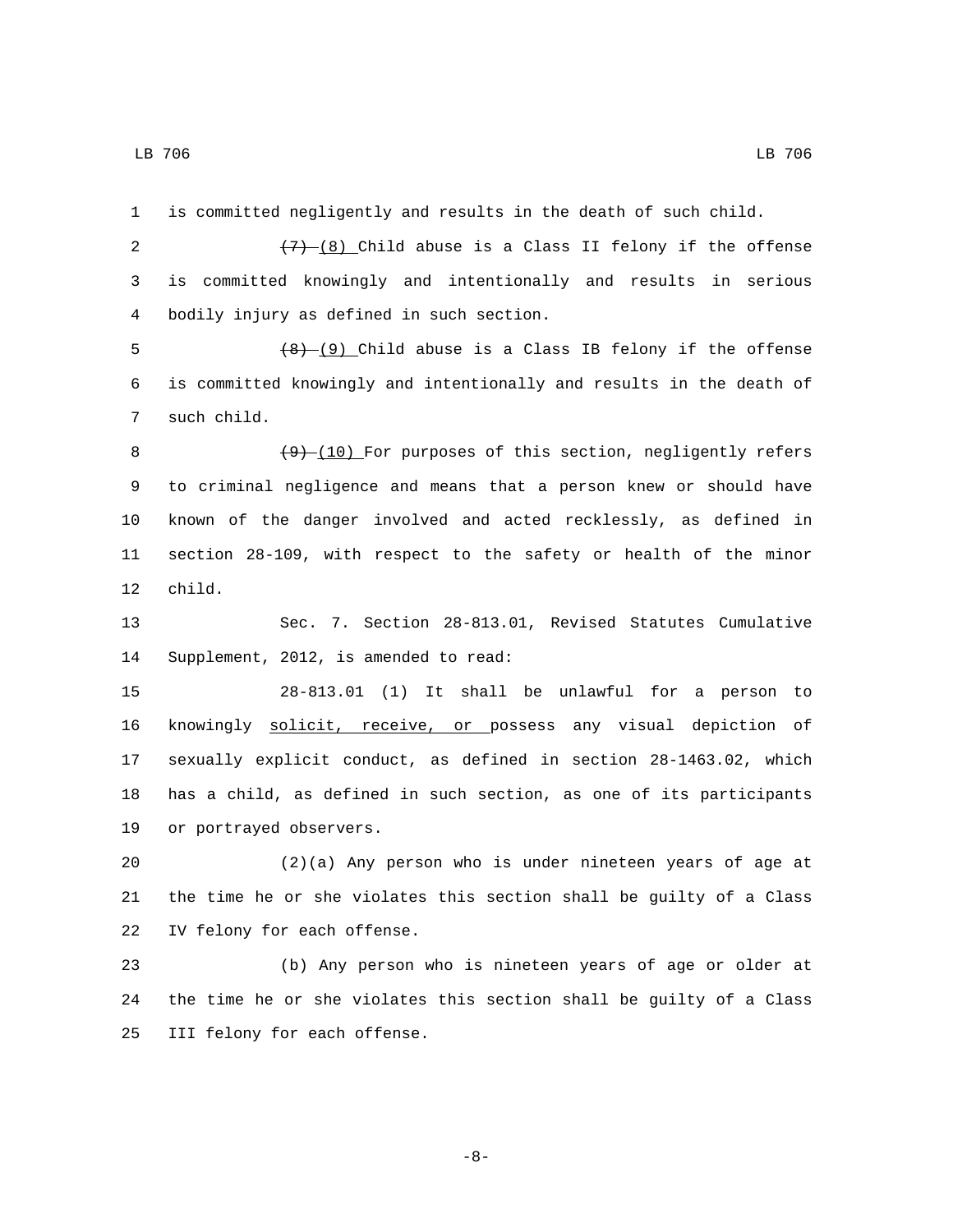| 1  | Any person who violates this section and has<br>(C)                                 |
|----|-------------------------------------------------------------------------------------|
| 2  | previously been convicted of a violation or an attempted violation of               |
| 3  | this section or section 28-308, 28-309, 28-310, 28-311, 28-313,                     |
| 4  | 28-314, 28-315, 28-319, 28-319.01, 28-320.01, 28-833, 28-1463.03, or                |
| 5  | $28-1463.05$ , $\theta$ ex-subsection (1) or (2) of section $28-320$ , or any other |
| 6  | state or federal law with essentially the same elements as any of                   |
| 7  | these sections, shall be guilty of a Class IC felony for each                       |
| 8  | offense.                                                                            |
| 9  | (3) It shall be an affirmative defense to a charge made                             |
| 10 | pursuant to this section that:                                                      |
| 11 | (a) The visual depiction portrays no person other than                              |
| 12 | the defendant; or                                                                   |
| 13 | $(b)(i)$ The defendant was less than nineteen years of age;                         |
| 14 | (ii) the visual depiction of sexually explicit conduct portrays a                   |
| 15 | child who is fifteen years of age or older; (iii) the visual                        |
| 16 | depiction was knowingly and voluntarily generated by the child                      |
| 17 | depicted therein; (iv) the visual depiction was knowingly and                       |
| 18 | voluntarily provided by the child depicted in the visual depiction;                 |
| 19 | (v) the visual depiction contains only one child; (vi) the defendant                |
| 20 | has not provided or made available the visual depiction to another                  |
| 21 | person except the child depicted who originally sent the visual                     |
| 22 | depiction to the defendant; and (vii) the defendant did not coerce                  |
| 23 | the child in the visual depiction to either create or send the visual               |
| 24 | depiction.                                                                          |
|    |                                                                                     |

Sec. 8. Section 28-1463.04, Revised Statutes Cumulative

-9-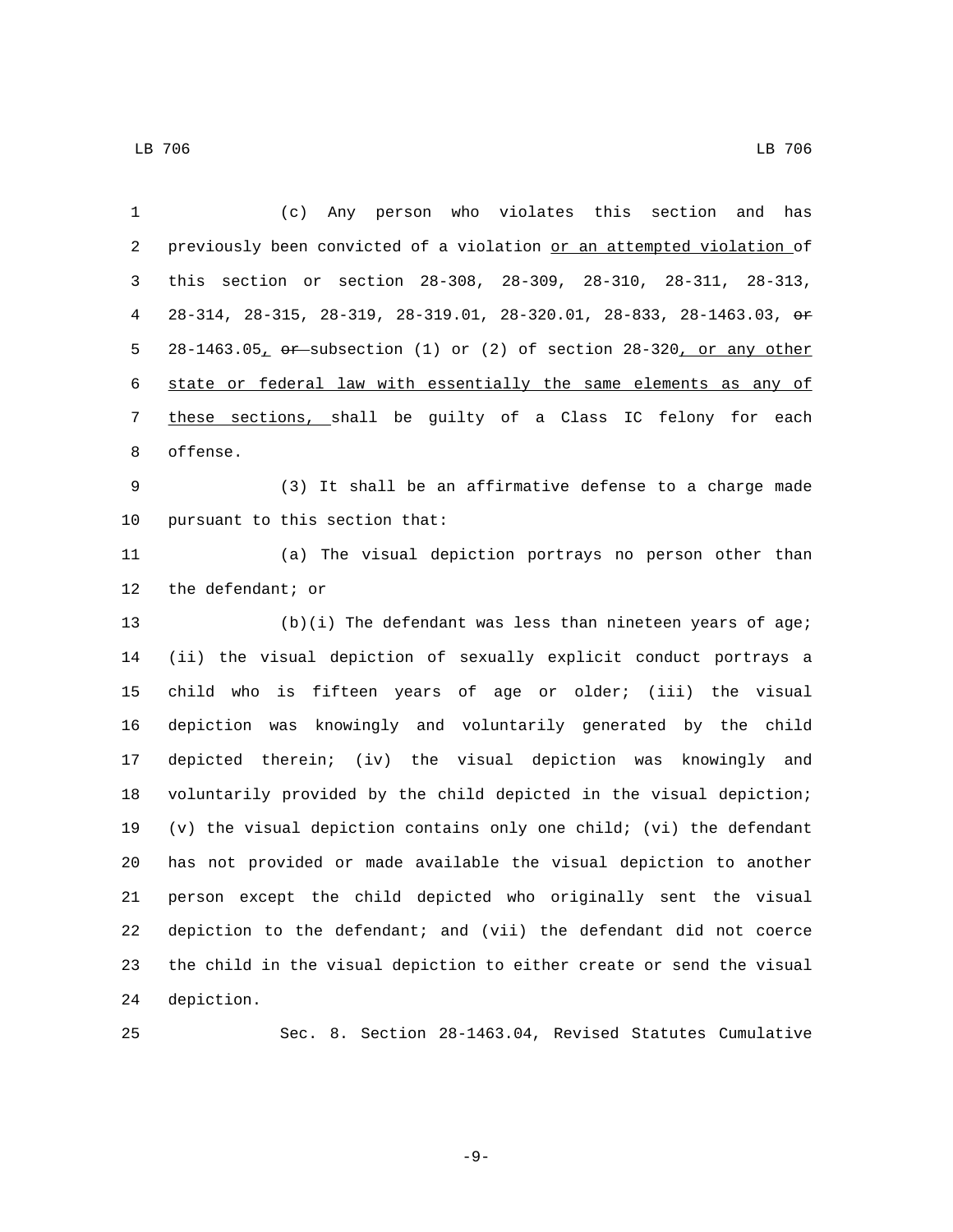LB 706 LB 706

1 Supplement, 2012, is amended to read:

2 28-1463.04 (1) Any person who is under nineteen years of 3 age at the time he or she violates section 28-1463.03 shall be guilty 4 of a Class III felony for each offense.

5 (2) Any person who is nineteen years of age or older at 6 the time he or she violates section 28-1463.03 shall be guilty of a 7 Class ID felony for each offense.

 (3) Any person who violates section 28-1463.03 and has previously been convicted of a violation or an attempted violation of section 28-1463.03 or section 28-308, 28-309, 28-310, 28-311, 28-313, 28-314, 28-315, 28-319, 28-319.01, 28-320.01, 28-813, 28-813.01, 12 28-833,  $\sigma$  + 28-1463.05,  $\sigma$  + subsection (1) or (2) of section 28-320, or any other state or federal law with essentially the same elements as 14 any of these sections, shall be guilty of a Class IC felony for each 15 offense.

16 Sec. 9. Section 28-1463.05, Revised Statutes Cumulative 17 Supplement, 2012, is amended to read:

 28-1463.05 (1) It shall be unlawful for a person to knowingly possess with intent to rent, sell, deliver, distribute, trade, or provide to any person any visual depiction of sexually explicit conduct which has a child as one of its participants or 22 portrayed observers.

23 (2)(a) Any person who is under nineteen years of age at 24 the time he or she violates this section shall be guilty of a Class 25 IIIA felony for each offense.

-10-